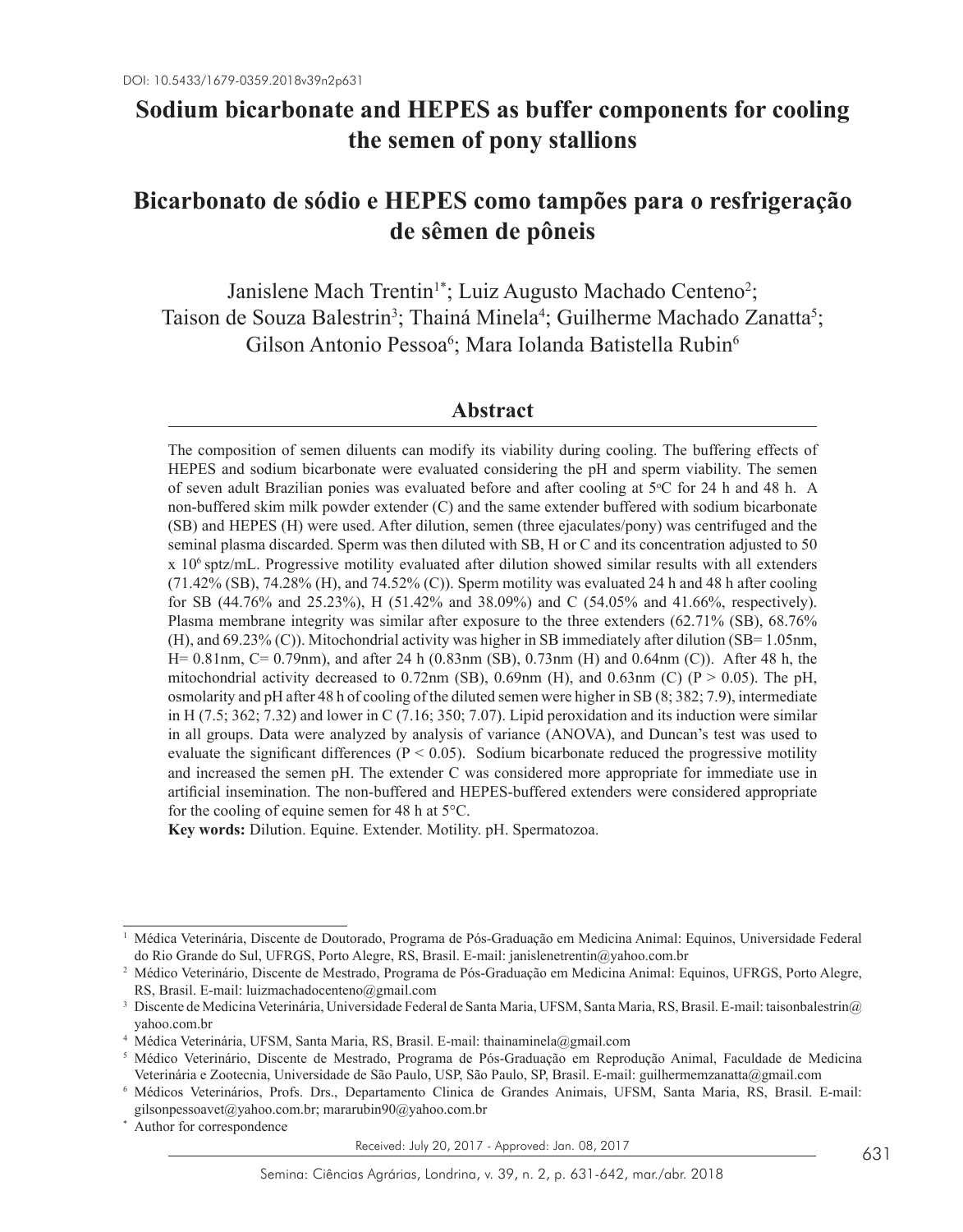### **Resumo**

A composição dos diluentes de sêmen pode modificar sua viabilidade durante o processo de resfriamento. O efeito de tamponamento do HEPES e Bicarbonato de Sódio foi avaliado considerando o pH e a viabilidade espermática. Sete pôneis brasileiros adultos tiveram seu sêmen avaliado antes e após a refrigeração a 5°C durante 24 h e 48 h. Um diluente de leite em pó desnatado não tamponado (C) e um diluente tamponado com bicarbonato de sódio (SB) ou HEPES (H) foram utilizados. Após a diluição, o sêmen (três ejaculados/ pônei) foi centrifugado e o sobrenadante foi descartado. O sêmen foi então diluído com SB, H ou C e a concentração ajustada para 50 x 106 espermatozoides/mL. A motilidade progressiva avaliada após a diluição apresentou resultados similares para todos os diluentes (71,42% (SB), 74,28% (H), 74,52% (C)). A motilidade espermática foi avaliada 24 h e 48 h após o resfriamento, respectivamente, para SB (44,76%, 25,23%), H (51,42%, 38,09%) e C (54,05%, 41,66%). A integridade da membrana plasmática foi semelhante após a exposição aos três diluentes (62,71% (SB), 68,76% (H), 69,23% (C)). A atividade mitocondrial após a diluição foi maior em SB (SB = 1.05nm, H = 0.81nm, C = 0.79nm) e após 24 h foi 0.83nm (SB), 0.73nm (H) e 0.64nm (C). A atividade mitocondrial após 48 h diminuiu para 0.72nm (SB), 0.69nm (H) e 0.63nm (C) (P > 0.05). O pH, a osmolaridade e o pH do sêmen diluído após as 48 h de refrigeração foram maiores em SB (8; 382; 7,9), intermediário em H (7,5; 362; 7,32) e menor em C (7,16; 350; 7,07). A peroxidação lipídica e sua indução foram semelhantes em todos os grupos. As médias foram avaliadas através de análise de variância (ANOVA) e o Teste Duncan foi utilizado para analisar as diferenças significativas (P < 0.05). O bicarbonato de sódio reduziu a motilidade progressiva e aumentou o pH do sêmen. O diluente C foi considerado mais adequado para uso imediato na inseminação artificial. O diluente não tamponado e tampado com HEPES foram considerados apropriados para o resfriamento de sêmen de equino durante 48 h a 5°C. **Palavras-chave:** Diluente. Diluição. Espermatozoides. Equino. Motilidade. pH.

#### **Introduction**

One of the extenders used for cooling equine semen is skim milk, glucose and antibiotic (KENNEY et al., 1975; BERGERON; MANJUNATH, 2006; FLOREZ-RODRIGUEZ et al., 2014). Extenders are known for their practicality and for the protection afforded to the sperm during cooling (AURICH, 2008), but the longevity of spermatozoa seems to vary according to the extender composition (PAPA et al., 2014; MARTINS et al., 2016). Most diluents are based on skim milk or egg yolk. The protection mechanisms involved are not well elucidated. In milk, the protective effect seems to be related to casein micelles (BATELLIER et al., 2001; LUSIGNAN et al., 2011), while in egg yolk, low density lipoproteins are important (BERGERON; MANJUNATH, 2006; PUGLIESI et al., 2012).

The storage temperature, the rate of cooling, exposure to oxygen, the presence of bacteria, the type of extender, the presence and type of antibiotic added to the extender, and the concentration of seminal plasma (LOVE et al., 2005; KARESKOSKI, KATILA, 2008) during cooling can all influence

sperm viability (ORTEGA-FERRUSOLA et al., 2011; LOVE et al., 2012; VIDAMENT et al., 2012; RODRIGUEZ et al., 2014). Besides the preservation of motility, the extender should also guarantee and preserve the integrity of spermatozoa membranes (CRESPILHO et al., 2012), their mitochondria (POMMER et al., 2002), and sperm chromatin.

Substances used in semen extenders must, at the very least, meet the following requirements: a similar or slightly higher osmolarity than the semen (300-350 mOsm/L), and slightly acidic (6.8) to neutral (7.0) pH. Essential components include substances that stabilize the pH and control microorganism growth, a readily available source of energy, and ingredients that stabilize membranes and maintain the metabolic function of sperm, as well as neutralizing metabolic substances (MARTINS et al., 2016). Ideally, extender components should not interfere with the results of semen evaluation (AURICH, 2011); however, some components in extenders can interfere in computer-assisted semen analysis (FLOREZ-RODRIGUEZ et al., 2014), even reducing the efficiency of sperm sexing by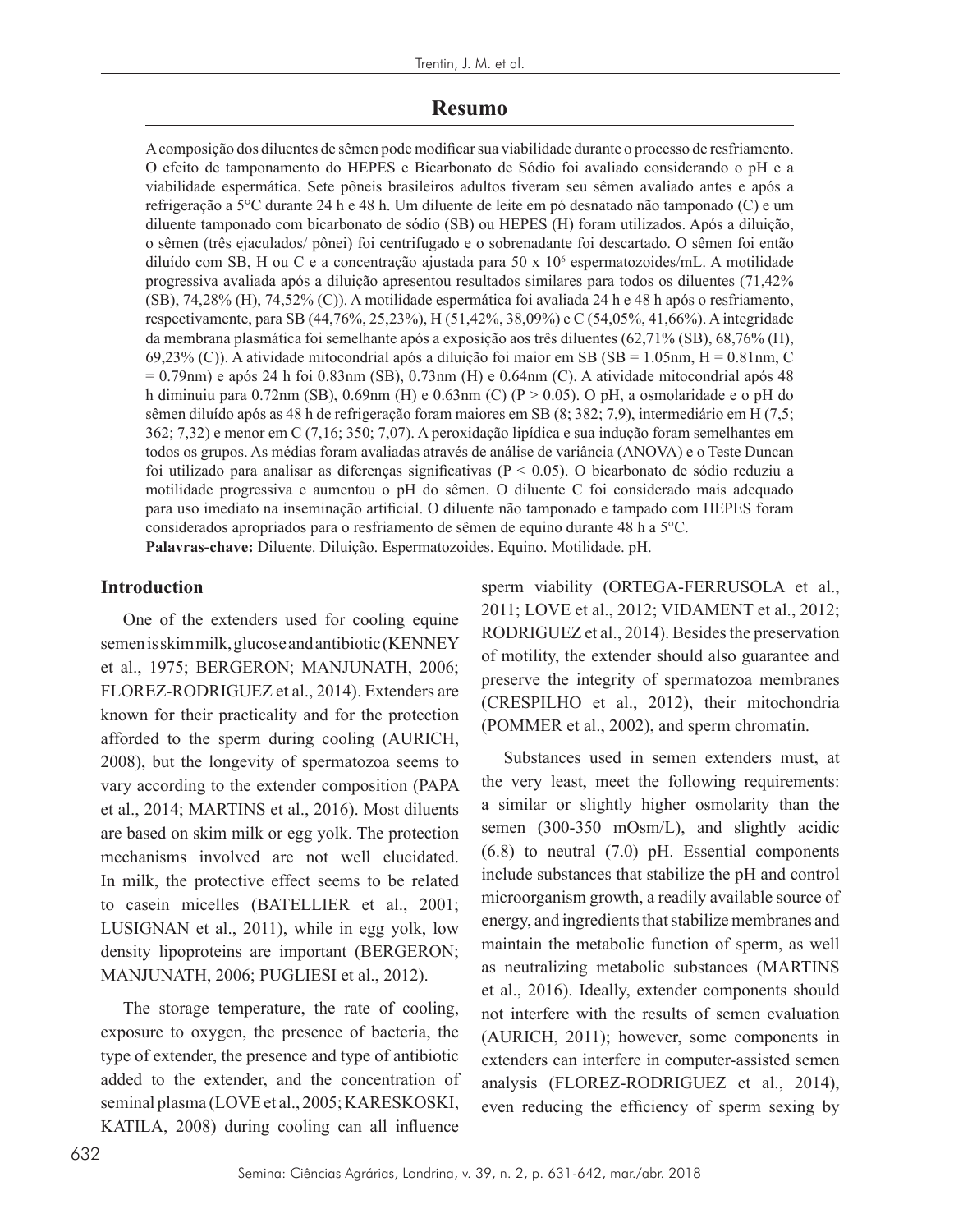flow cytometry (MORRIS, 2005).

During storage, sperm and contaminating bacteria generally produce metabolites that may reduce the pH of the extender, reducing both sperm metabolism and motility (YÁNIZ et al., 2011). These alterations can cause sperm death due to drastic changes in pH, justifying the addition of buffers to the extender (GRAHAM et al., 1972; HOLT, 2000).

Kenney et al. (1975) previously described sodium bicarbonate as a buffer. Later, HEPES (N-2 hydroxyethyl piperazine-N'-2-ethanesulfonic acid), an organic buffer, was the subject of studies on maturation media for embryo production (GOOD et al., 1996; DOWNS; MASTROPOLO, 1997), and its use is currently still indicated (SWAIN, 2010; PARRISH, 2014).

Ponies and miniature horses are used both as working animals and as riding animals for children. In addition, data generated by research work using ponies can also be considered relevant to horses. Preliminary studies in our laboratory have demonstrated that sodium bicarbonate can have a detrimental effect on cooled semen. The aim of this study was to evaluate an alternative to sodium bicarbonate as an extender for cooled semen.

Multiple extenders have been developed in the last few years to preserve equine semen in storage (GIBB, AITKEN, 2016). While buffers have been compared, there is need for further investigation in this area. The objective of this study was to evaluate the effect of an equine semen extender containing skim milk (powder), without buffer and buffered with sodium bicarbonate or HEPES, on sperm viability and pH in fresh semen, and in semen cooled for 24 h or 48 h at 5°C.

## **Materials and Methods**

#### *Locale of the experiment and animal management*

The study was performed from October through December (springtime in the southern hemisphere) during the 2014 breeding season at the Laboratory of Animal Embryology of the Federal University of Santa Maria (UFSM), Santa Maria/RS, Brazil (29°41'-03° South, 53°48'-25° West). Seven pony stallions of the Brazilian breed, aged 9 to 13 years, were fed once daily with oat grains and alfalfa, with water freely available. They were located in a paddock and kept under the same management conditions. The Committee of Ethics in Animal Experimentation from the Federal University of Santa Maria approved all of the procedures performed in these experiments, according to protocol number 065/2013.

### *Semen collection and analyses*

Semen of all ponies was routinely collected with an artificial vagina (Hannover Model; Minitube, Tiefenbach, Germany) twice a week, before and during the experiment. Three ejaculates per pony were used in the study. Ejaculates were filtered with sterile gauze and analyzed macroscopically to assess their volume, color and appearance. Evaluation of sperm concentration was performed in a Neubauer hemocytometer counting chamber. The total volume of the ejaculate was split into three fractions and diluted 1:1 (semen:extender) in three different extenders (Table 1), followed by centrifugation at 450 x g for 10 min to remove seminal plasma. The pH and osmolarity of the extenders was not fixed, in order to evaluate the effects of the buffers in the diluent, which already contains other chemical components. The concentrations of the buffers were defined after preliminary testing in order to generate a pH between 7 and 8. The supernatant was removed, the pellet was resuspended in the extender, and the concentration was adjusted to 50 x 106 sptz/mL. Unless otherwise mentioned, the chemical components were purchased from Sigma Aldrich (St. Louis, MO, USA).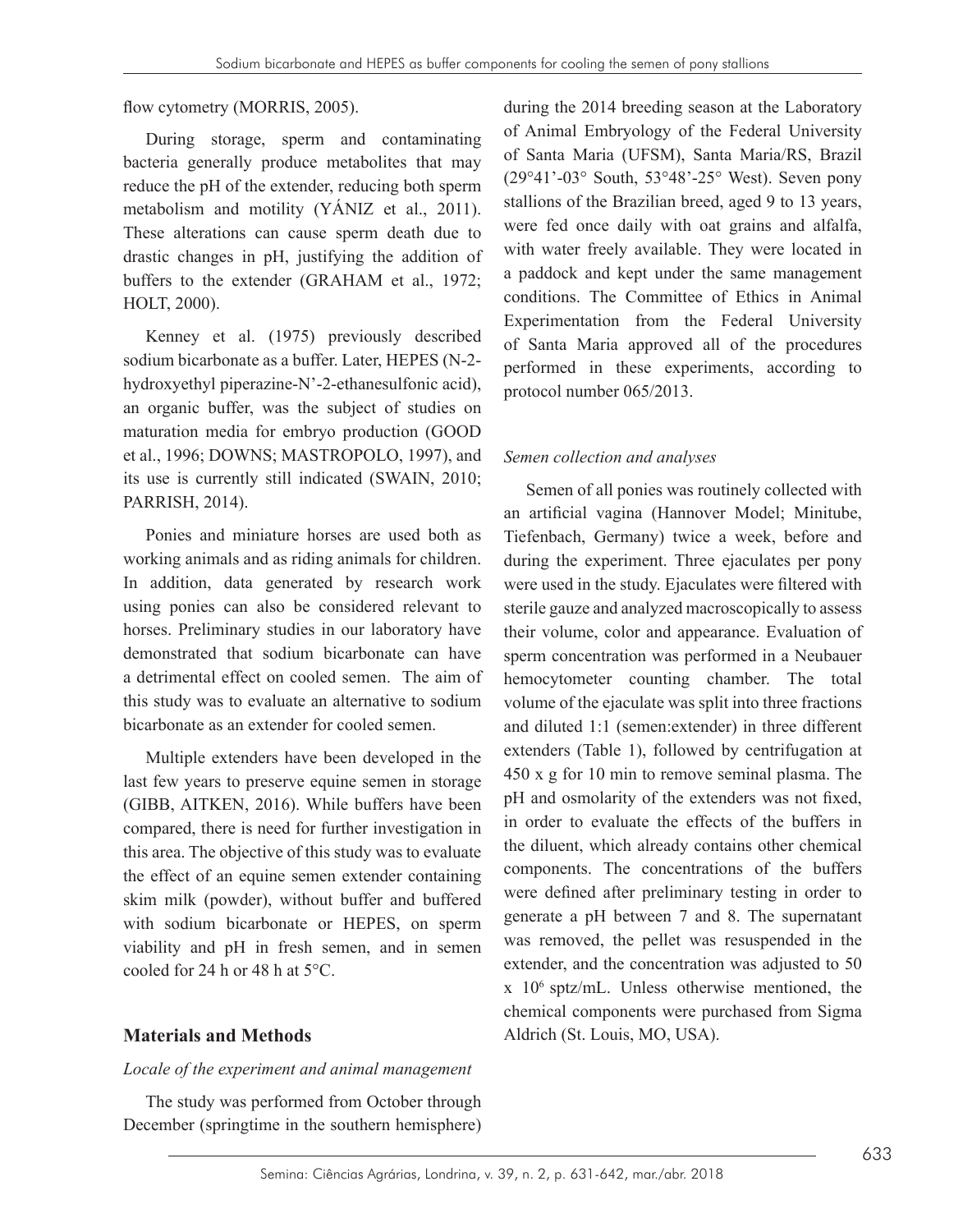| Extender/Component | Sodium bicarbonate       | <b>HEPES</b>             | Control         |
|--------------------|--------------------------|--------------------------|-----------------|
| Skim milk powder   | 2.4 g                    | 2.4 g                    | 2.4 g           |
| Glucose            | 4.9 g                    | 4.9 g                    | 4.9 g           |
| Sodium bicarbonate | $0.150$ g                | $\overline{\phantom{a}}$ | -               |
| <b>HEPES</b>       | $\overline{\phantom{a}}$ | $0.100$ g                | -               |
| Ultra-pure water   | $95 \text{ mL}$          | 95 mL                    | $95 \text{ mL}$ |

**Table 1.** Chemical composition of extender solutions containing different buffers tested in the semen of Brazilian ponies.

One sample from each group of ponies was used for analysis of motility, pH, membrane function (hypoosmotic - HOST), mitochondrial activity (MTT), lipid peroxidation through thiobarbituric acid-reactive substances (TBARS), and peroxidation induced by iron sulfate. The remaining semen samples were refrigerated at 5°C. New evaluations were performed after refrigeration for 24 h and 48 h. Before assessment, the samples were warmed for 5 minutes in a dry bath adjusted to 37°C.

#### *Semen evaluation*

Evaluation of sperm motility was performed subjectively using an optical phase contrast microscope (CBRA, 2013). The pH of the fresh diluted semen, and of semen that had been stored refrigerated for 24 h and 48 h, was determined (pH Meter Tec-2, Tecnal).

#### *Membrane functionality test (HOST)*

The functional membrane integrity was evaluated using the hypoosmotic test, in a 2:1 dilution (distilled water:semen), adjusting the osmolarity to around 100 mOsm /  $kg H<sub>2</sub>O-1$ . The samples were incubated at 37°C for eight minutes according a protocol adjusted for horses (LAGARES et al., 2000). Subsequently, analysis was conducted using a phase contrast microscope (400x), on a slide and under a cover glass, counting 100 sperm per sample.

*Mitochondrial activity assessed by reduction of tetrazolium (MTT assay)*

The MTT reduction assay depends on the ability of metabolically active cells to reduce the tetrazolium salt (3 [4,5-dimethylthiazol-2-y1] -2,5-diphenyl tetrazolium bromide) to formazan (AZIZ et al., 2005). MTT is a yellow salt that is reduced to formazan by the action of dehydrogenases of metabolically active cells, forming insoluble purple crystals in water. These crystals can be solubilized with organic solvents. The intensity of the purple color can be measured spectrophotometrically and has a direct relationship with the metabolic activity of the cells in the samples.

To assess the mitochondrial activity, a semen sample in each extender (sodium bicarbonate, HEPES, or unbuffered extender) was centrifuged at 600 x g for 10 min, the supernatant discarded, and the pellet resuspended in the appropriate extender, adjusting the concentration to  $100 \times 10^6$  sptz/mL. Two aliquots of 200  $\mu$ L at 100 x 10<sup>6</sup> sptz/mL were placed in 2 mL microcentrifuge tubes. Tetrazolium solution,  $20 \mu L$  (5 mg/mL thiazolyl blue tetrazolium bromide; M2128, Sigma-Aldrich) in saline PBS, was added to the tubes, which were then incubated for 30 min in a water bath at 37°C.

The microcentrifuge tubes were centrifuged at 12000 x g for 5 min after the addition of 200 μL of a 0.04N HCl-isopropanol solution. The mitochondrial metabolic activity was estimated by UV visible spectrophotometry of the supernatant at a wavelength of 540 nm. The reference sample used was the skim milk extender solution containing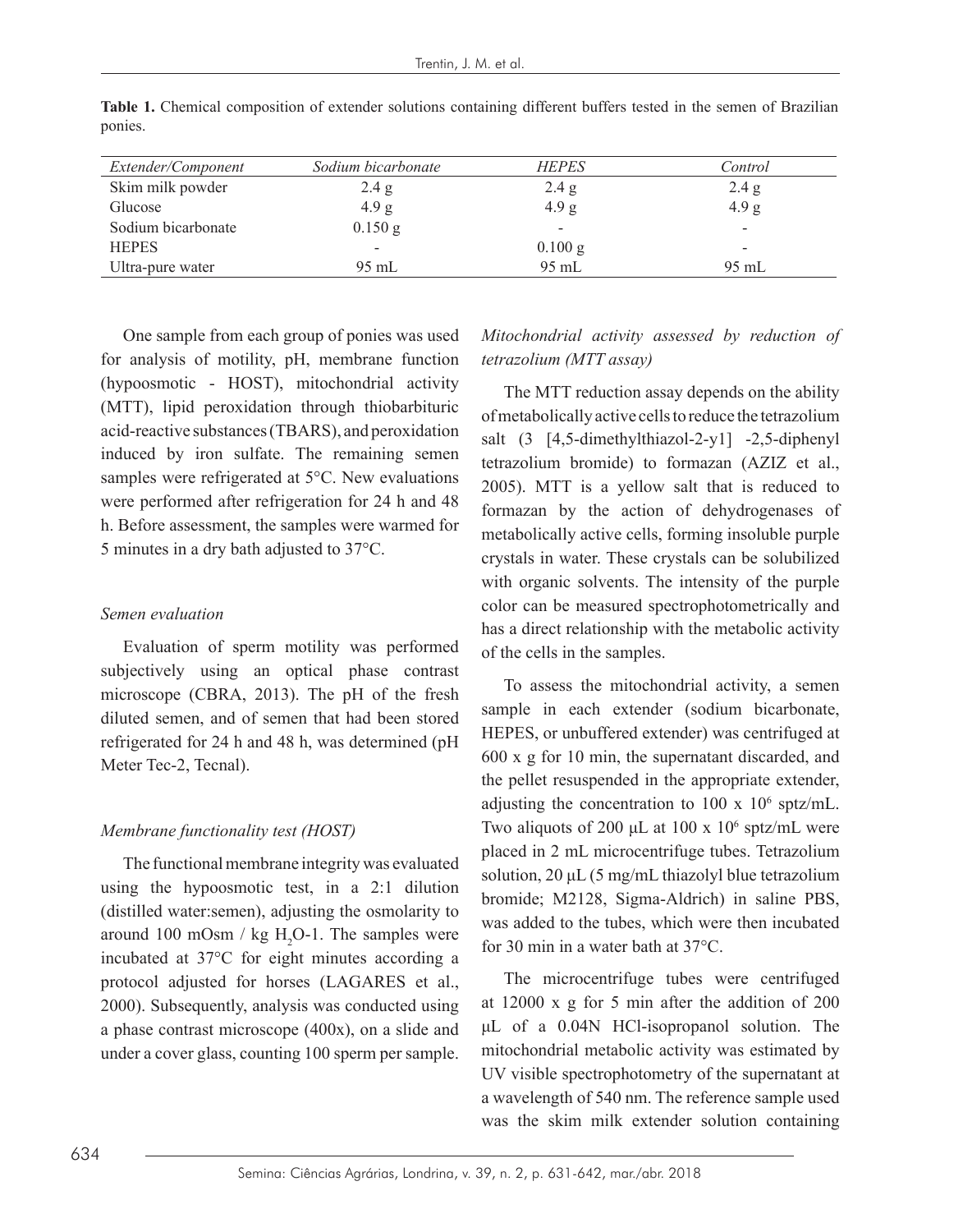glucose, with the addition of tetrazolium and 0.04N HCl-isopropanol. The aliquots from each stallion were analyzed in triplicate.

# *Assay of lipid peroxidation by thiobarbituric acid (TBARS)*

A sample of each tested extender (containing sodium bicarbonate, HEPES, or unbuffered) containing  $10 \times 10^6$  sperm adjusted to 80 µL was used for the lipid peroxidation test by thiobarbituric acid (TBARS).

The TBARS concentration in the semen samples was determined in microcentrifuge tubes containing 0.2 mL of thiobarbituric acid (TBA), 0.2 mL of acetic acid solution, 0.04 mL of ultra-pure water, 0.08 mL of the sample, and 0.08 mL of sodium dodecyl sulfate (SDS). The tubes containing this mixture were incubated at 100 °C for 2 h, and then cooled in a container with ice. The samples were centrifuged at 800 x g for 5 min, and the absorbances of the supernatants were measured in a spectrophotometer. The assay was performed in triplicate and the absorbance of the samples was measured with a 532 nm filter. As reference samples, extenders without semen samples were also evaluated. All analyses were performed in a UV-VIS spectrophotometer (Perkin Elmer - Lambda 25) at 25 °C.

## *Induction of lipid peroxidation by iron sulfate*

To induce lipid peroxidation, samples of each tested extender containing 10 x 10<sup>6</sup> sperm adjusted to 80 μL were added to 0.02 mL of ferrous sulfate and 0.02 mL of ascorbic acid. These samples were incubated in a water bath at 37 °C for one hour. Then, 0.2 mL of trichloroacetic acid was added to each sample. All samples were centrifuged at 3000 x g for 10 min. The supernatant was transferred to a microcentrifuge tube and 0.2 ml of thiobarbituric

acid (TBA) was added. The specimens were incubated at 100°C for one hour and cooled. The samples were then centrifuged following the protocol used for TBARS. This procedure is known as induced or catalyzed lipid peroxidation by iron. It is designed to measure the full potential of the sample to generate the radical in question, and is related to lipid peroxidation.

## *Statistical analysis*

All statistical analyses were performed using SAS 9.2 software (SAS Institute Inc., Cary, NC, USA). Data were investigated using analysis of variance (ANOVA) and comparisons among the extenders containing sodium bicarbonate, HEPES, or without buffer at 0 h, 24 h, and 48 h were performed using Duncan test. Graphs were prepared using Graph Prism software. Differences among groups were considered statistically significant when the probability (P-value) was less than or equal to 0.05.

## **Results**

The progressive motility of the semen immediately after dilution was similar  $(P = 0.1367)$ in the extenders containing sodium bicarbonate (SB) and HEPES (H) and in the non-buffered skim milk powder extender  $(C = control)$ . Semen in the extender containing SB showed a lower percentage of spermatozoa exhibiting progressive motility compared with the HEPES (H), and C extenders after 24 h ( $P = 0.0083$ ) and 48 h ( $P < 0.0001$ ) of refrigeration. The integrity of the sperm membrane (HOST) was similar among the SB, H, and C extenders immediately after dilution, and after 24 h and 48 h of cooling (Table 2; Figure1).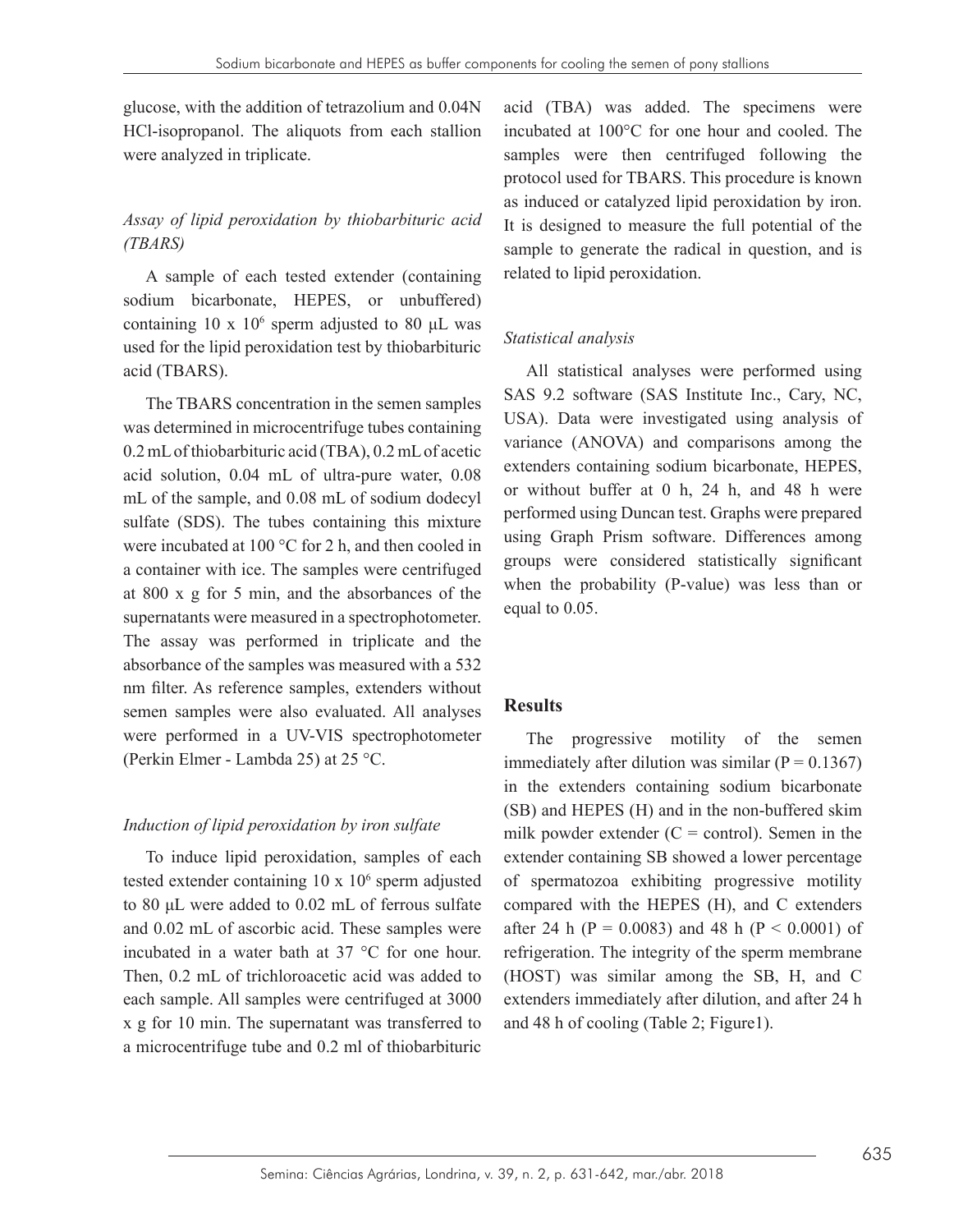| <b>Dilution</b><br><b>Preservation</b> | Sodium<br>bicarbonate           | <b>HEPES</b>                    | Control                        | P Value      |
|----------------------------------------|---------------------------------|---------------------------------|--------------------------------|--------------|
|                                        |                                 | <b>Progressive motility</b>     |                                |              |
| Fresh                                  | $71.42 \pm 5.94$ Aa             | $74.28 \pm 5.31$ <sup>Aa</sup>  | $74.52 \pm 5.22$ Aa            | > 0.05       |
| 24 <sub>h</sub>                        | $44.76 \pm 12.59$ <sup>Bb</sup> | $51.42 \pm 6.91$ <sup>Ba</sup>  | $54.04 \pm 8.47$ <sup>Ba</sup> | ${}< 0.0083$ |
| 48 h                                   | $25.23 \pm 12.59$ <sup>Cb</sup> | $38.09 \pm 9.67$ Ca             | $41.66 \pm 6.58$ Ca            | ${}< 0.0001$ |
|                                        |                                 | <b>Hypoosmotic</b>              |                                |              |
| Fresh                                  | $62.71 \pm 11^{Aa}$             | $68.76 \pm 9.75$ <sup>Aa</sup>  | $69.23 \pm 9.5$ <sup>Aa</sup>  | > 0.05       |
| 24 <sub>h</sub>                        | $35.95 \pm 13.08$ <sup>Ba</sup> | $42.47 \pm 13.67$ <sup>Ba</sup> | $39.47 \pm 12.1$ <sup>Ba</sup> | > 0.05       |
| 48 h                                   | $27.76 \pm 11.96$ Ca            | $33.09 \pm 11.97$ Ca            | $33.09 \pm 13.6$ <sup>Ba</sup> | > 0.05       |
|                                        |                                 | MTT(nm)                         |                                |              |
| Fresh                                  | $1.05 \pm 0.35$ <sup>Aa</sup>   | $0.818 \pm 0.23$ <sup>Ab</sup>  | $0.79 \pm 0.28$ <sup>Ab</sup>  | 0.011        |
| 24 <sub>h</sub>                        | $0.83 \pm 0.32$ <sup>Ba</sup>   | $0.73 \pm 0.26$ Aab             | $0.64 \pm 0.18$ <sup>Ab</sup>  | 0.0685       |
| 48 h                                   | $0.72 \pm 0.3$ <sup>Ba</sup>    | $0.69 \pm 0.31$ Aa              | $0.63 \pm 0.27$ <sup>Aa</sup>  | > 0.05       |
|                                        |                                 | pH                              |                                |              |
| Fresh                                  | $7.82 \pm 0.1$ Aa               | $7.46 \pm 0.14$ <sup>Ab</sup>   | $7.08 \pm 0.23$ Ac             | ${}< 0.0001$ |
| 24 <sub>h</sub>                        | $7.85 \pm 0.18$ <sup>Aa</sup>   | $7.43 \pm 0.14$ <sup>Ab</sup>   | $7.07 \pm 0.12$ Ac             | ${}< 0.0001$ |
| 48 h                                   | $7.9 \pm 0.15$ <sup>Aa</sup>    | $7.32 \pm 0.21$ <sup>Bb</sup>   | $7.07 \pm 0.15$ <sup>Ac</sup>  | ${}< 0.0001$ |

Table 2. Means and standard deviations of progressive motility, HOST test, mitochondrial activity, and pH values in three dilutions, analyzed fresh, and after 24 h and 48 h of cooling at  $5^{\circ}$ C.

a, b, c different letters in lower case mean difference within a row ( $P \le 0.05$ )

 $A, B, C$  values with different uppercase superscripts differ within a column (P < 0.05). <sup>A, B, C</sup> values with different uppercase superscripts differ within a column ( $P < 0.05$ ).



**Figure 1.** Spermatozoa reactive (A), and non-reactive (B), to the hypoosmotic test. **Figure 1.** Spermatozoa reactive (A), and non-reactive (B), to the hypoosmotic test.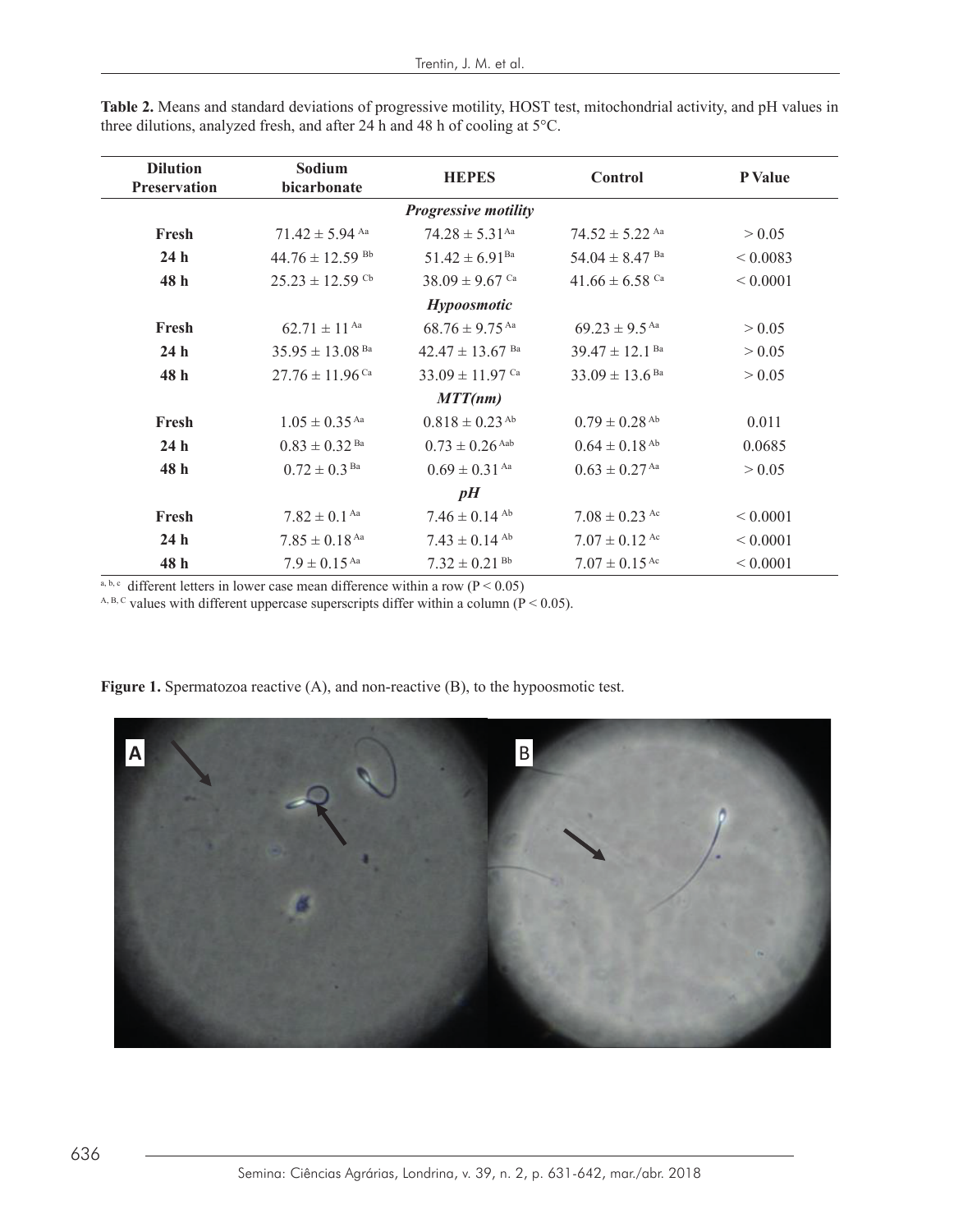After dilution, the highest mitochondrial activity was observed in semen in extender SB, with lower activity in the extenders with H and without buffer  $(P = 0.01)$ . After 24 h of cooling, the activity in extenders SB and H was similar, while semen in extender C showed lower activity. Mitochondrial activity of semen samples after 48 h of cooling was similar among the three extenders  $(P = 0.585)$ . Comparisons with the absorbance of the reference sample solution (skim milk extender solution with glucose) showed that extender SB had a higher absorbance than the other extenders.

The average pH of the pony semen was  $7.52 \pm$ 0.04. Assessing the pH results, it is interesting to note that the extender containing sodium bicarbonate had the highest pH value before cooling, after 24 h refrigeration, and also after 48 h of cooling. Intermediate pH values were observed in diluent H. Lower pH values were observed in diluent C (Figure 2), which remained stable after up to 48 h of cooling  $(P < 0.0001)$ . The pH of the extenders (Figure 3) immediately after preparation, and after 24 h and 48 h of cooling, behaved similarly to pH of the semen diluted in the same extenders (extender  $SB = highest pH value$ ; extender  $H = intermediate$ pH, and solvent  $C =$  lower pH) ( $P \le 0.0001$ ).

The results indicate a higher osmolarity for the sodium bicarbonate extender, intermediate osmolarity of the HEPES extender, and a lower osmolarity for the unbuffered extender  $(P < 0.0001)$ after 48 h of cooling (Figure 4).

**Figure 2.** The mean pH values of diluted semen of Brazilian ponies in extender with sodium bicarbonate, HEPES or control (without buffer) before cooling or cooled at 5°C for 24 or 48 h. Capital letters indicate differences (P < 0.0288) between time points for each extender.

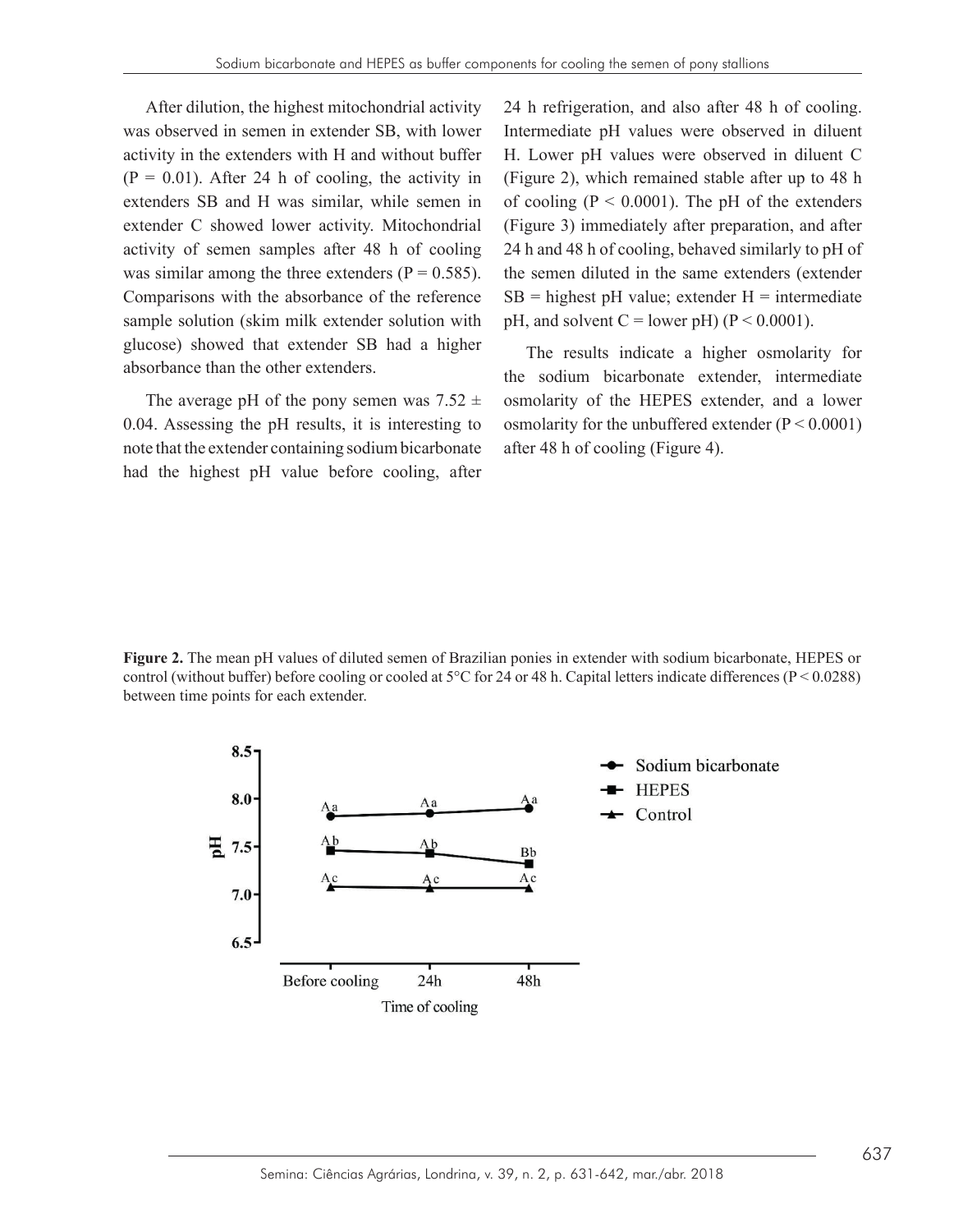**Figure 3.** Average pH values of Brazilian pony semen in extenders containing sodium bicarbonate, HEPES or control (without buffer) after dilution, or after 24 h or 48 h of cooling at  $5^{\circ}$ C (P = 0.0278). Capital letters indicate differences  $(P < 0.05)$  between time points for each extender.



**Figure 4.** Mean osmolarity values semen in extenders containing sodium bicarbonate, HEPES or control (without buffer) immediately after dilution, or after refrigeration at 5°C for 24 or 48 h ( $P < 0.0001$ ). Capital letters indicate differences ( $P < 0.05$ ) between time points for each extender.

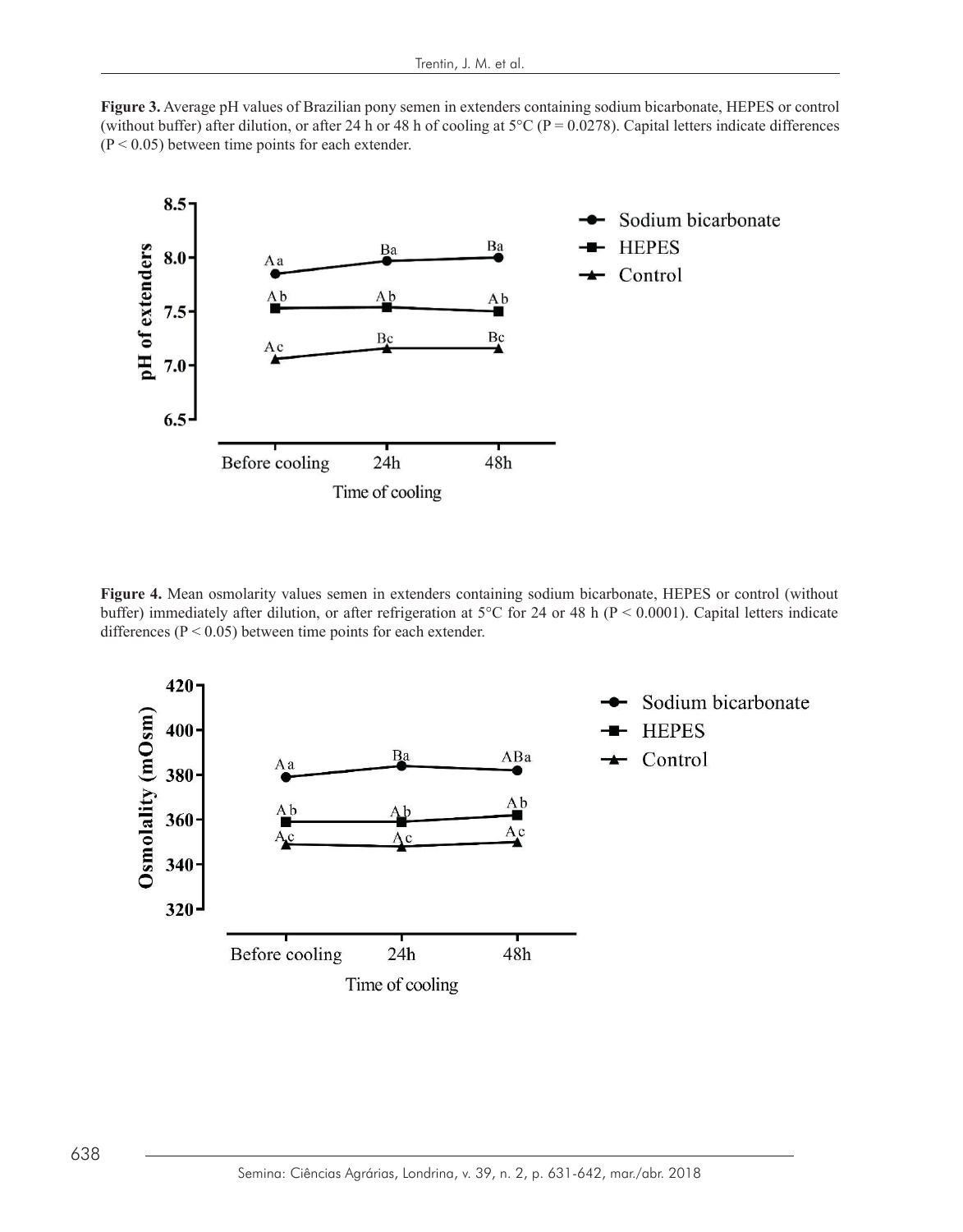Evaluation of lipid peroxidation and induction of peroxidation immediately after sample preparation showed similar values  $(P > 0.05)$  among the extenders SB (0.16  $\pm$  0.28 and 0.09  $\pm$  0.12), H (0.19  $\pm$  0.22 and 0.06  $\pm$  0.08) and Control (0.24  $\pm$  0.18 and  $0.06 \pm 0.11$ , respectively) in both tests. Lipid peroxidation and induction of peroxidation after 48 h of cooling was also similar among the extenders.

## **Discussion**

The use of HEPES in unbuffered skim milk extender solution containing glucose showed better results than did sodium bicarbonate in all evaluations, except for mitochondrial activity before cooling. This observation can be explained because sperm hyperactivation occurs spontaneously in most spermatozoa incubated in media containing bicarbonate and Ca<sup>2+</sup> (HINRICHS; LOUX, 2012; MACÍAS-GARCÍA et al., 2015).

Assessment of sperm motility allowed us to state that there was no difference effect between sperm diluted in HEPES buffered extender (H) and unbuffered extender (C). This suggests that the addition of the buffer did not affect the motility of the spermatozoa at 5°C; nonetheless, its addition was not necessary.

In the absence of sodium bicarbonate, sperm do not lose their membrane integrity and sperm capacitation is minimal, but when exposed to sodium bicarbonate, sperm becomes vulnerable to membrane rupture and cell death (RATHI et al., 2001). Furthermore, sodium bicarbonate leads to changes in the structure of the plasma membrane lipid in equine sperm (GADELLA; HARRISON, 2000). Induction of the acrosome reaction was observed when sperm were incubated in medium containing sodium bicarbonate; in the absence of bicarbonate, the acrosome reaction was not observed (RATHI et al., 2001). Interestingly, Foster et al. (2011) reported that observed damage to sperm membranes is significant only after 48 h of cooling.

The pH of equine semen ranges between 6.8 and 7.0 but is influenced by several factors. Extenders should have a buffering effect on the pH of semen diluted to balance the production of metabolic substances from sperm or bacteria (AURICH, 2011). Most milk-based extenders have a pH of about 6.6 (PICKETT; AMANN, 1987). Here, addition of buffers to the extender led to changes in the pH value. When assessing only the pH of the extender during 48 h of cooling, our evaluation highlights that the HEPES extender showed the least variation between 0 and 48 hours; nevertheless, in extender C values closer to physiological conditions were observed. It must be emphasized here that the necessity of adding a buffer to semen should be carefully examined, since the absence of the buffer in the diluent did not impair sperm membrane integrity or motility. Furthermore, the addition of buffers to the extenders caused an increase in the pH of the medium using either sodium bicarbonate or HEPES.

Osmotic stress reduces the viability and mitochondrial membrane potential of sperm, and also increases superoxide anion generation and alters protein tyrosine phosphorylation in equine spermatozoa (BALL; VO, 2001; POMMER et al., 2002; BURNAUGH et al., 2010). Equine spermatozoa are more prone to hypotonic- rather than hypertonic-induced damage (POMMER et al., 2002; BURNAUGH et al., 2010). Meanwhile, the incubation of spermatozoa in nonisosmotic media resulted in an increase in oxygen free radical generation (BURNAUGH et al., 2010). Stallion spermatozoa are more sensitive to osmotic shocks than to a given anisosmotic environment, and changes in osmolarity are more deleterious to mitochondria than to the plasma membrane (GARCÍA et al., 2012). The osmolarity of semen extenders ranges between 250 and 400 mOsm/L (KATILA, 1997). In our study, the osmolarity was higher  $(379 \pm 4.18)$ before cooling,  $384 \pm 4.18$  in 24 h after cooling, and  $382 \pm 2.67$  mOsm/L in 48 h after cooling) in the extender containing sodium bicarbonate.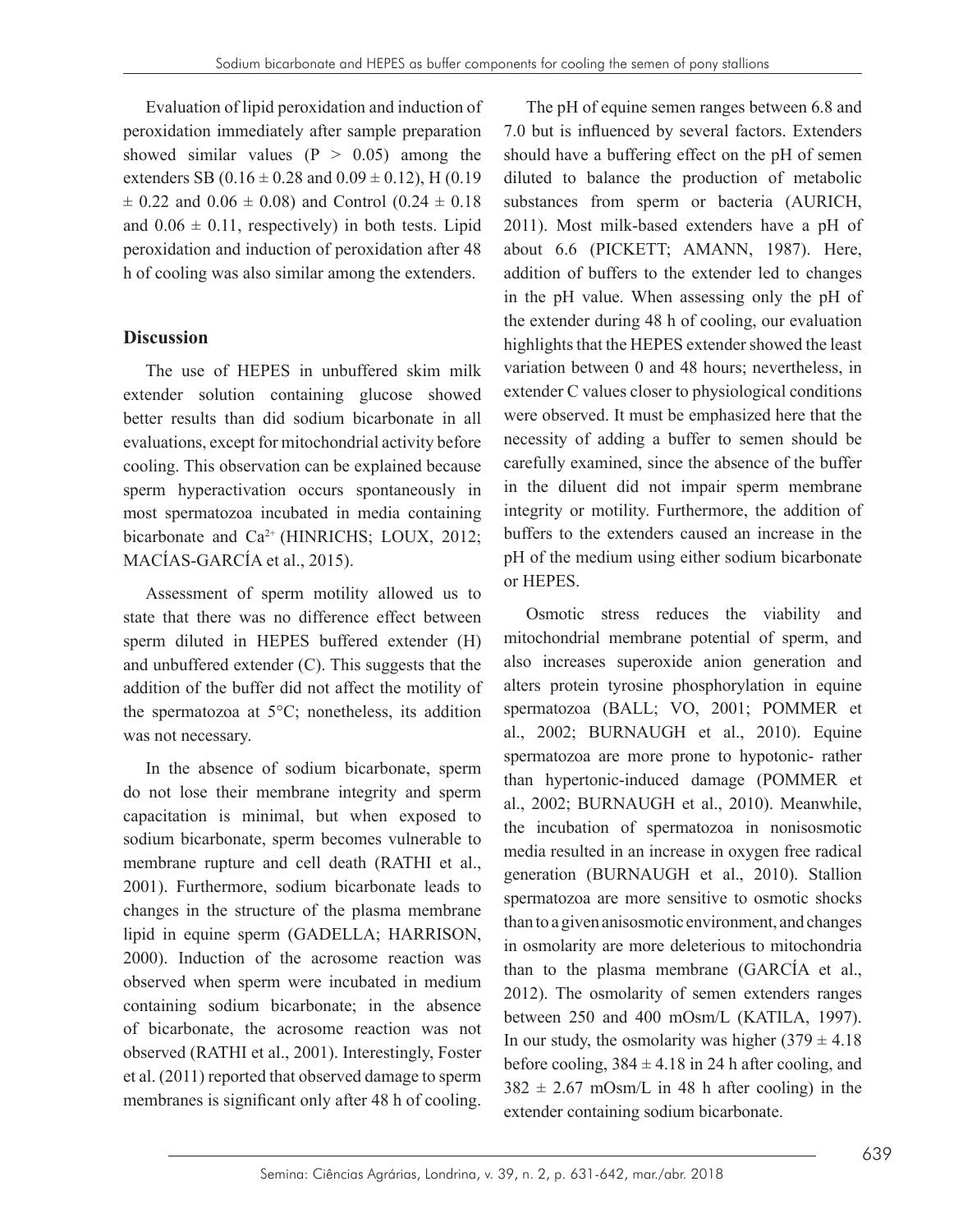It has been proposed that sodium bicarbonate activates adenylate cyclase, either directly or indirectly, causing Ca2+ increases (CHRISTENSEN et al., 1996) and, thus, raising intracellular concentrations of cAMP. This, in turn, induces sperm hyperactivation (WHITE; AITKEN, 1989) that may be associated with increased degradation of the tetrazolium salt, which would explain why the extender with sodium bicarbonate showed the highest value for mitochondrial activity before cooling. After cooling and following the decline in motility, the mitochondrial activity in extender SB also declined, becoming similar to the other diluents after cooling for 48 h.

In milk-based extenders, native phosphocaseinate and β-lactoglobulin seem to be responsible for maintaining sperm motility (BATELLIER et al., 1997; MANJUNATH, 2012). The usefulness of the skim milk powder extender may be attributed to the antioxidant capacity of the diluted semen, which would explain the similarity of lipid peroxidation among the extenders, as the three diluents contain the same amount of skim milk. It has been reported (KANKOFER et al., 2005) that dilution of semen only with milk diluent results in a significant increase in the antioxidant capacity of the diluted semen. The addition of skim milk to equine semen extender for cooling at 5°C seems to play a crucial role in sperm preservation (KENNEY et al., 1975; FLOREZ-RODRIGUEZ et al., 2014), but to our knowledge there is little research about semen extenders in ponies (NEVES et al., 2006).

## **Conclusion**

In ponies, skim milk powder extender with or without HEPES buffer provides superior sperm viability compared with the same extender buffered with sodium bicarbonate. Sodium bicarbonate in pony semen extender reduces sperm motility, and causes increased pH. There is no need to buffer the skim milk extender for routine use. HEPES extender and the diluent without buffer are both appropriate for cooling pony sperm for up to 48 h at 5°C. The addition of buffers results in increased extender pH, resulting in reduced viability. An extender without buffer can be used for cooling pony semen at 5°C for 24 h or 48 h.

## **References**

AURICH, C. Recent advances in cooled-semen technology. *Animal Reproduction Science*, Amsterdam, v. 107, n. 3-4, p. 268-275, 2008.

AURICH, C. Semen extenders for cooled semen (Europe). In: MCKINNON, A. O.; SQUIRES, E. L.; VAALA, W. E.; VARNER, D. D. *Equine reproduction.* 2<sup>th</sup> ed. Chichester: Wiley-Blackwell, 2011. v. 1, chap. 131, p. 1336-1340.

AZIZ, D. M.; AHLSWEDE, L.; ENBERGS, H. Application of MTT reduction assay to evaluate equine sperm viability. *Theriogenology*, New York, v. 64, n. 6, p. 1350-1356, 2005.

BALL, B. A.; VO, A. Osmotic tolerance of equine spermatozoa and the effects of soluble cryoprotectants on equine sperm motility viability and mitochondrial membrane potential. *Journal of Andrology*, Philadelphia, v. 22, n. 6, p. 1061-1069, 2001.

BATELLIER, F.; MAGISTRINI, M.; FAUQUANTZ, J.; PALMER, E. Effect of milk fractions on survival of equine spermatozoa. *Theriogenology*, New York, v. 48, n. 3, p. 391-410, 1997.

BATELLIER, F.; VIDAMENT, M.; FAUQUANT, J.; DUCHAMP, G.; ARNAUD, G.; YVON, J. M.; MAGISTRINI, M. Advances in cooled semen technology. *Animal Reproduction Science*, Amsterdam, v. 68, n. 3-4, p. 181-190, 2001.

BERGERON, A.; MANJUNATH, P. New insights towards understanding the mechanisms of sperm protection by egg yolk and milk. *Molecular Reproduction and Development*, Rhode Island, v. 73, n. 10, p. 1338- 1344, 2006.

BURNAUGH, L.; BALL, B. A.; SABEUR, K.; THOMAS, A. D.; MEYERS, S. A. Osmotic stress stimulates generation of superoxide anion by spermatozoa in horses. *Animal Reproduction Science*, Amsterdam, v. 117, n. 3-4, p. 249-260, 2010.

CHRISTENSEN, P.; WHITFIELD, C. H.; PARKINSON, T. J. In vitro induction of acrosome reaction in stallion spermatozoa by heparin and A23187. *Theriogenology,*  New York, v. 45, n. 6, p. 1201-1210, 1996.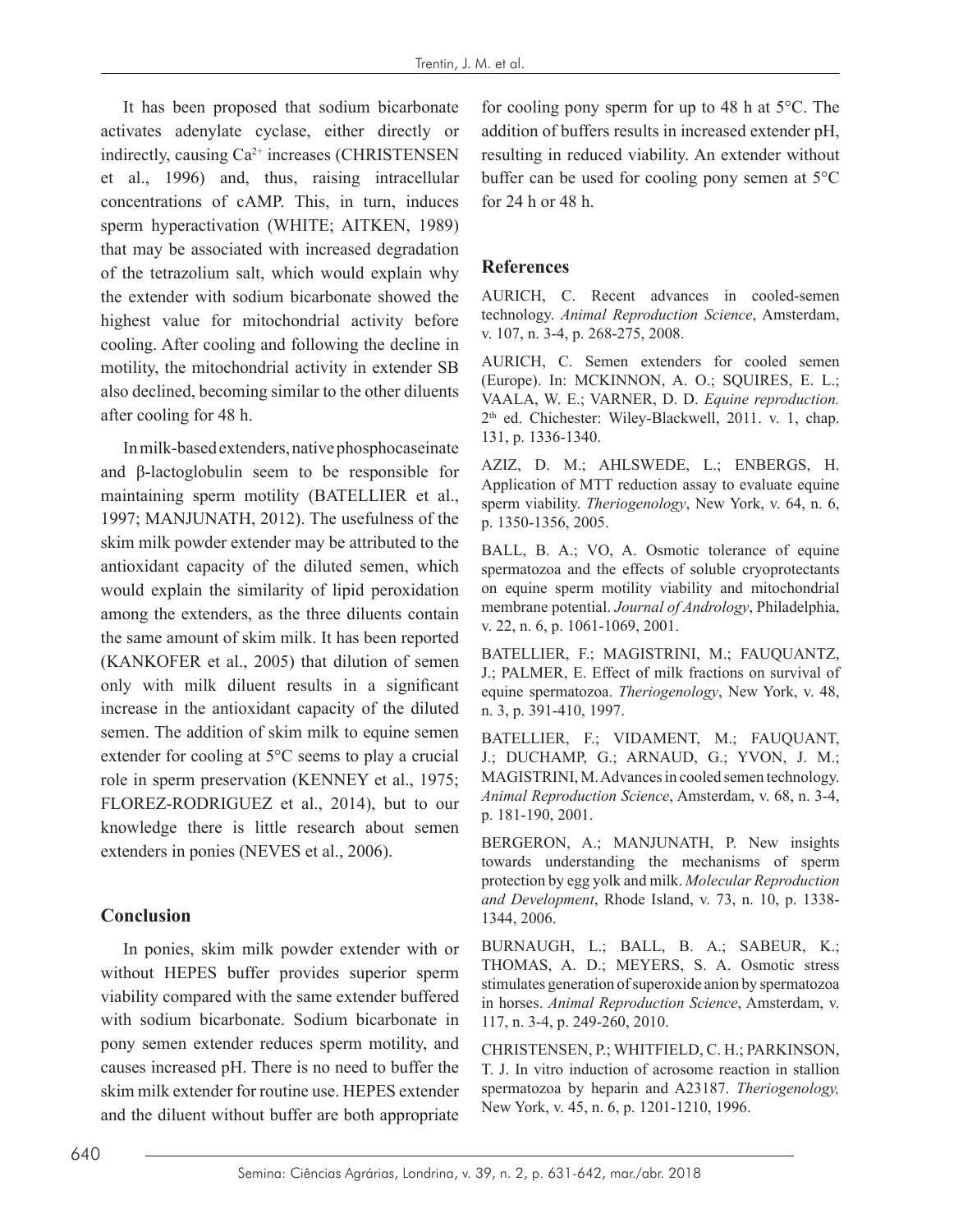COLÉGIO BRASILEIRO DE REPRODUÇÃO ANIMAL - CBRA. Manual para exame andrológico e avaliação de sêmen animal. 3. ed. Belo Horizonte: CBRA, 2013. 104 p.

CRESPILHO, A. M.; SÁ FILHO, M. F.; DELL'AQUA JUNIOR, J. A.; NICHI, M.; MONTEIRO, G. A.; AVANZI, B. R.; MARTINS, A.; PAPA, F. O. Comparison of *in vitro* and *in vivo* fertilizing potential of bovine semen frozen in egg yolk or new lecithin based extenders. *Livestock Science*, Amsterdam, v. 149, n. 1-2, p. 1-6, 2012.

DOWNS, S. M.; MASTROPOLO, A. M. Culture conditions affect meiotic regulation in cumulus cellenclosed mouse oocyte. *Molecular Reproduction and Development*, Rhode Island, v. 46, n. 4, p. 551-566, 1997.

FLOREZ-RODRIGUEZ, S. A.; PAES DE ARRUDA, R.; BIANCHI-ALVES, M. R.; AFFONSO, F. J.; CARVALHO, H. F.; LEMES, K. M.; LANÇONI, R.; CESAR DE ANDRADE, A. F.; CARVALHO CELEGHINI, E. C. Morphofunctional characterization of cooled sperm with different extenders to use in equineassisted reproduction. *Journal of Equine Veterinary Science*, New York, v. 34, n. 7, p. 911-917, 2014.

FOSTER, M. L.; VARNER, D. D.; HINRICHS, K.; TEAGUE, S.; LACAZE, K.; BLANCHARD, T. L. Agreement between measures of total motility and membrane integrity in stallion sperm. *Theriogenology,*  New York, v. 75, n. 8, p. 1499-1505, 2011.

GADELLA, B. M.; HARRISON, R. A. The capacitating agent bicarbonate induces protein kinase A-dependent changes in phospholipid transbilayer behavior in the plasma membrane. *Development,* Washington, v. 127, n. 11, p. 2407-2420, 2000.

GARCÍA, B. M.; MORAN, A. M.; FERNÁNDEZ, L. G.; FERRUSOLA, C. O.; RODRIGUEZ, A. M.; BOLAÑOS, J. M. G.; SILVA, C. M. da; MARTÍNEZ, H. R.; TAPIA, J. A.; PEÑA F. J. The mitochondria of stallion spermatozoa are more sensitive than the plasmalemma to osmoticinduced stress: role of c-Jun N-terminal Kinase (JNK) pathway. *Journal of Andrology*, Philadelphia, v. 33, n. 1, p. 105-113, 2012.

GIBB, Z.; AITKEN, R. J. Recent developments in stallion semen preservation. *Journal of Equine Veterinary Science*, New York, v. 43, p. S29-S36, 2016.

GOOD, N. E.; WINGET, G. D.; WINTER, W.; CONNOLLY, T. N.; IZAWA, S.; SINGH, R. M. M. Hydrogen ion buffers for biological research. *Biochemistry,* Washington, v. 5, n. 2, p. 467-477, 1996.

GRAHAM, E. F.; CRABO, B.; BROWN, K. I. Effects of some zwitterion buffers on the freezing and storage of spermatozoa: 1. Bull. *Journal of Dairy Science*, Champaign, v. 55, n. 3, p. 372-378, 1972.

HINRICHS, K.; LOUX, S. C. Hyperactivated sperm motility: Are equine sperm different? *Journal of Equine Veterinary Science*, New York, v. 32, n. 8, p. 441-444, 2012.

HOLT, W. V. Basic aspects of frozen storage of semen. *Animal Reproduction Science*, Amsterdam, v. 62, n. 1-3, p. 3-22, 2000.

KANKOFER, M.; KOLM, G.; AURICH, J. E.; AURICH, C. Activity of glutathione peroxidase, superoxide dismutase and catalase and lipid peroxidation intensity in stallion semen during storage at 5°C. *Theriogenology,* New York, v. 63, n. 5, p. 1354-1365, 2005.

KARESKOSKI, M.; KATILA, T. Components of stallion seminal plasma and the effects of seminal plasma on sperm longevity. *Animal Reproduction Science*, Amsterdam, v. 107, n. 3-4, p. 249-256, 2008.

KATILA, T. Procedures for handling fresh stallion semen. *Theriogenology*, New York, v. 46, n. 7, p. 1217- 1227, 1997.

KENNEY, R. M.; BERGMAN, R. V.; COOPER, W. L.; MORSE, G. W. Minimal contamination techniques for breeding mares: techniques and preliminary findings. In: 21ST ANNUAL CONVENTION OF THE AMERICAN ASSOCIATION OF EQUINE PRACTITIONERS, 21., 1975, San Antonio. *Proceedings*… Lexington: American of Equine Practitioners, 1975. v. 21, p. 327-336..

LAGARES, M. A.; PETZOLDT, R.; SIEME, H.; KLUG, E. Assessing equine sperm-membrane integrity. *Andrologia*, Berlin, v. 32, n. 3, p. 163-167, 2000.

LOVE, C. C.; BLANCHARD, T. L.; VARNER, D. D.; BRINSKO, S. P.; VOGE, J.; BLISS, S.; SUDDERTH, K.; TEAGUE, S.; LACAZE, K. Effect of daily semen centrifugation and resuspension on the longevity of equine sperm quality following cooled storage. *Theriogenology,* New York, v. 77, n. 9, p. 1911-1917, 2012.

LOVE, C. C.; BRINSKO, S. P.; RIGBY, S. L.; THOMPSON, J. A.; BLANCHARD, T. L.; VARNER, D. D. Relationship of seminal plasma level and extender type to sperm motility and DNA integrity. *Theriogenology*, New York, v. 63, n. 6, p. 1584-1591, 2005.

LUSIGNAN, M.; BERGERON, A.; LAFLEUR, M.; MANJUNATH, P. The major proteins of bovine seminal plasma interact with caseins and whey proteins of milk extender. *Biology of Reproduction*, Utrecht, v. 85, n. 3, p. 457-464, 2011.